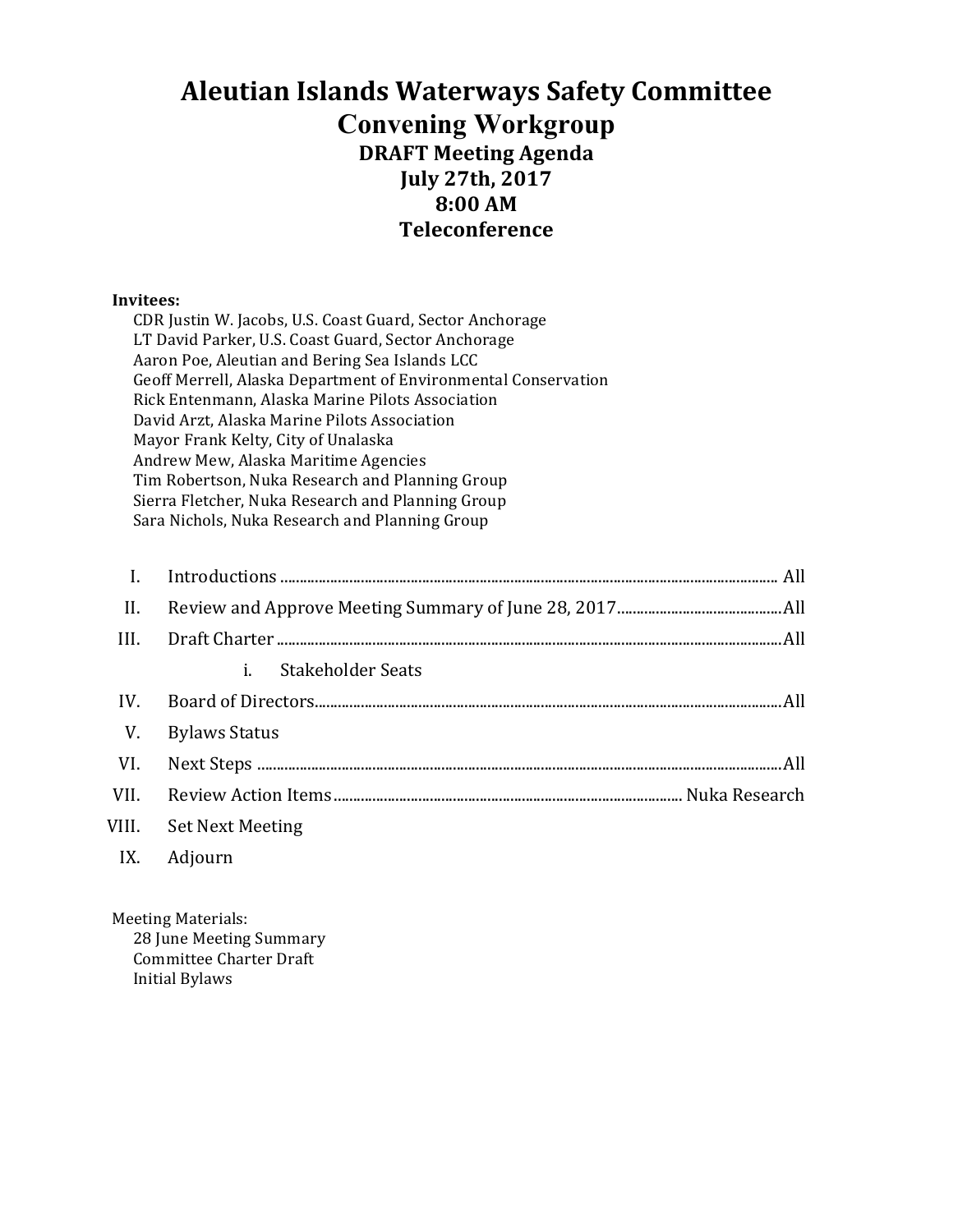### **Aleutian Islands Waterways Safety Committee Convening Workgroup DRAFT Meeting Summary June 28, 2017**

#### **Atendees:**

LT David Parker, U.S. Coast Guard, Sector Anchorage Aaron Poe, Aleutian and Bering Sea Islands LCC Geoff Merrell, Alaska Department of Environmental Conservation David Arzt, Alaska Marine Pilots Association Mayor Frank Kelty, City of Unalaska Andrew Mew, Alaska Maritime Agencies Tim Robertson, Nuka Research and Planning Group Sierra Fletcher, Nuka Research and Planning Group Sara Nichols, Nuka Research and Planning Group

#### **May 16 Meeting Summary**

A Motion to approve the Meeting Summary of May 16, 2017 as presented was passed with no objections. (DA, AM)

#### **Draft Charter Review**

Developing a Committee Charter is the focus for this meeting. Although using the sample provided from the Cook Inlet Harbor Safety Committee (CIHSC), the Workgroup considered each section in depth and ensure relevance to the Aleutian Islands Waterways Safety Committee (AIWSC). It is the facilitator's suggestion that the CIHSC Charter be used only as a rough guideline for structure and that AIWSC can take away lessons learned from previous Committees.

#### **Mission Statement**

section and Structure. The contract unit of the contract unit of the contract unit of the contract unit of the

Discussion regarding the length of the CIHSC Mission Statement versus a shorter mission statement. General consensus was to keep something similar to the first sentence as the mission with a discussion of the purpose or methods to follow.

Some concern was voiced regarding the regulatory connotations of "Standards of Care" as opposed to "Best Practice." Both phrases are common language within Harbor Safety Committees, nationwide, and there is language later in the document that specifies the Committee is not regulatory.

General consensus of the group was to strike "Standards of Care" and move the last four paragraphs of the Mission Statement closer to the section describing Organization and Structure, under a heading titled "Purpose".

Mr. Merrell cautioned the group that a Waterways Safety Committee is fundamentally different than a Harbor Safety Committee and that this process is an opportunity to shape the Aleutian Islands Waterways Safety Committee specific to the area.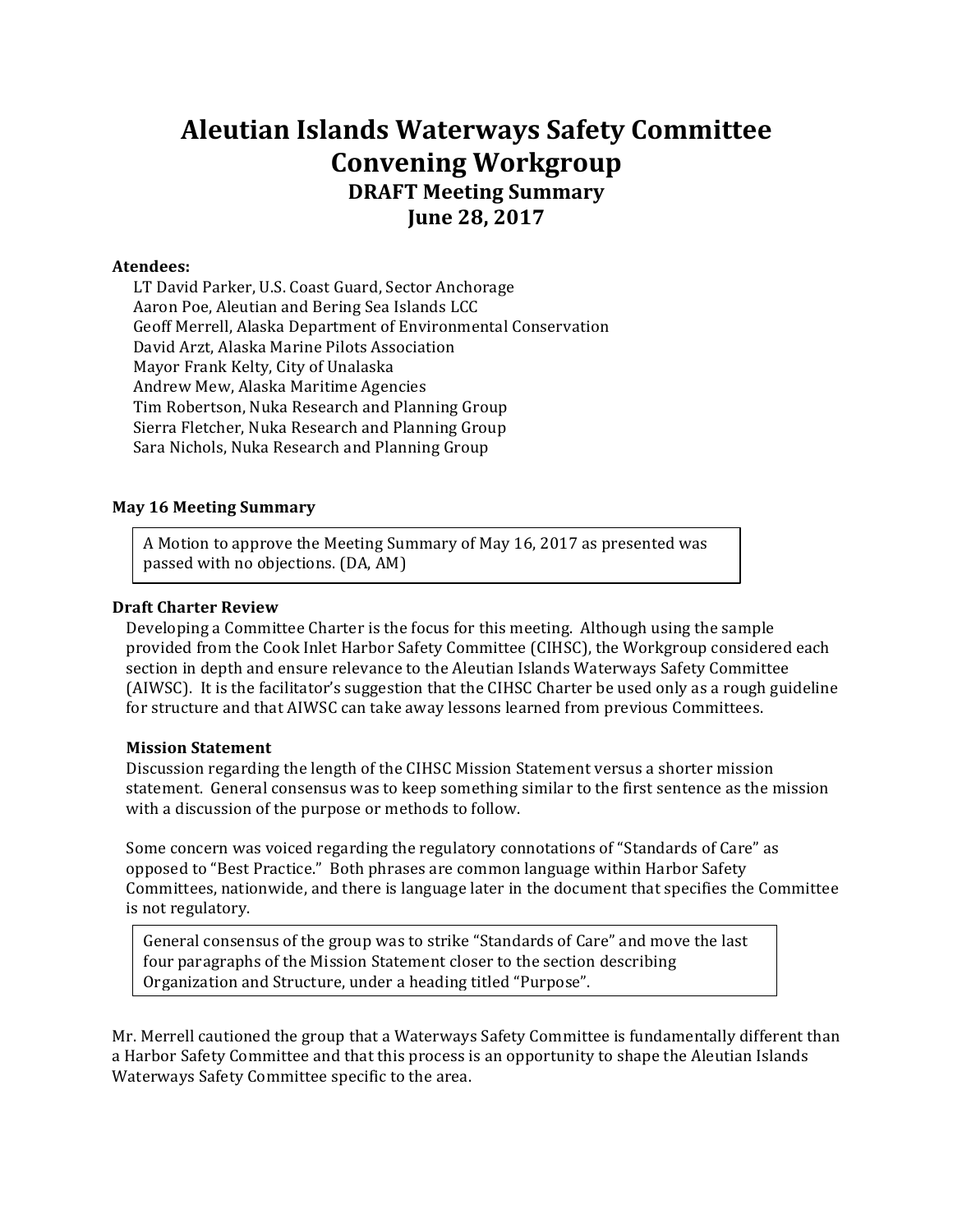#### **Geographic Scope**

Mr. Robertson referred the group to slides 6-9 of the PowerPoint Presentation which included maps of areas previously raised as options for the geographic scope. The map on slide 8 depicting the Aleutian Islands Subarea includes the Pribolofs and utilizes existing political lines, and was the preferred portrayal of the Geographic Scope for the group.

The group agreed to mirror the Aleutian Islands Subarea Plan for establishing the Geographical Scope of the AIWSC. Nuka Research will draft a scope proposal using those boundaries, though not referring to the "Subarea" specifically.

#### **Organizational Structure**

The group discussed the organizational form as a  $501c$  (3), Non-profit Corporation. Based on other harbor and waterway safety committees.

The group agreed to move forward with establishing a  $501c$  (3) for the Aleutian Islands Waterways Safety Committee. Nuka Research will begin this process and have it ready for the Initial Board of Directors when it is convened.

The group reviewed the proposed structure of this for the Board, Committee, and Workgroups. They agreed that voting members should not represent a specific organization or company, but they represent an interest group or stakeholder group. Conversely, the Ex-Officio Members (Nonvoting) are representatives of their respective Federal and State government entities.

> The group agreed to structure the AIWSC using the same hierarchy as CIHSC, with a Managing Board administrating the organization and overseeing the Committee, and various workgroups developing work products to be brought before the Committee for consideration.

Sections 4.2.1 and 4.2.2 were supported in their context by the group. LTjg Parker voiced concern about overall workload for the U.S. Coast Guard if they were to play the same role as for the CIHSC where they took the lead in drafting the Harbor Safety Plan. He would like to see more deliberation in the process by voting members of the group, people who are invested in the Committee. Mr. Robertson stated that there needs to be more people willing to participate so that important documents like the Harbor Safety Plan are not created in a "vacuum."

General consensus of the group was to not exclude non-voting members from workgroups but make sure they are not doing it alone.

Section 4.3 of the Example Charter specifies two standing workgroups of the committee but the organization is not limited to that number.

> The group agreed to revise language to make it clear that other work groups could be established as needed. Work group chairs will not be specified in the Charter.

#### Section 4.4 Secretary

The group agreed that the WSC should designate a Secretary from its membership.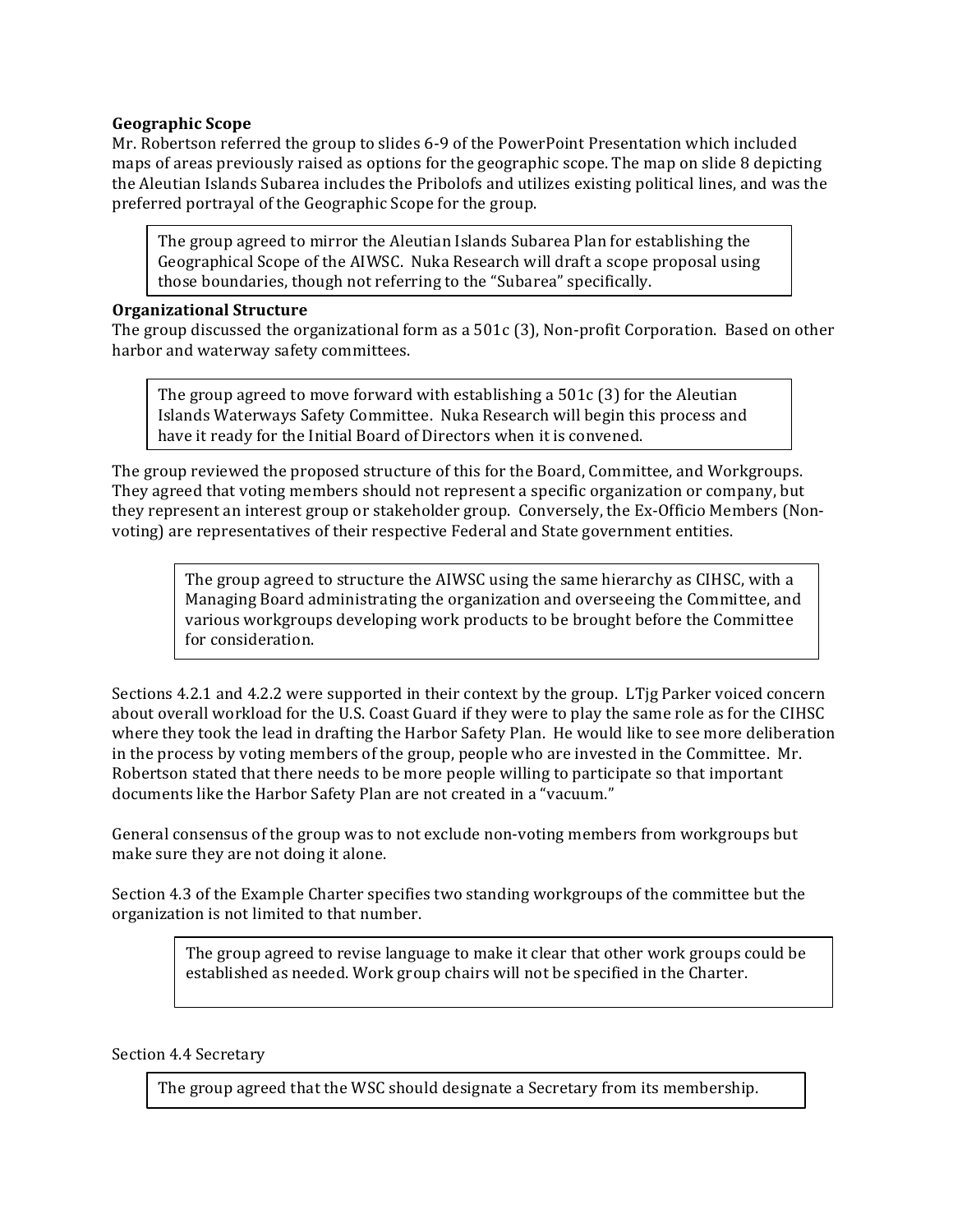#### Section 5.1 Membership Voting

The group agreed to start with their own list of Membership seats as opposed to working off of the CIHSC list. Given the logistics of meetings, it was agreed to keep the number of seats to a realistic and manageable number. The Board of Directors can add seats by amending the Charter, if necessary.

#### **Way Forward**

Nuka will circulate a poll amongst the workgroup participants to compile ideas and responses with regard to Membership Seats, both Voting and Ex Officio. Mr. Kelty specified that the National Oceanic and Atmospheric Administration (NOAA), and Alaska Department of Fish and Game (ADFG) should be Ex Officio members. He also suggested that having only one seat representing the Commercial Fishing Industry would be very limiting give the variety of vessels and waterway usage that industry encompasses.

#### **Review Action/Decision Items**

- Mission Statement keep something similar to the first sentence as a mission statement; move the rest of the paragraphs into a section called "Purpose", striking the phrase "Standards of Care" and using only "Best Practice" in its place.
- Geographic Scope Utilize the boundaries established in the Aleutian Islands Subarea Plan (Slide 8 of PowerPoint Presentation)
- Organization & Structure Create a 501c (3) Corporation for the AIWSC, and use the Managing Board/Committee/Workgroup tiered structure as laid out and utilized by the CIHSC.
- Workgroups clarify the language to allow for more flexibility in number of workgroups and their leadership.
- Secretary make this position a Committee designation, and remove USCG requirement
- Membership Seats This dialog will continue via email over the next month, with Nuka compiling the responses and sending it around for consideration.

#### **Next Meeting**

Tentatively scheduled for July 27, 9AM, but Nuka will firm that up via email when the meeting summary is circulated.

Meeting Adjourned 11:04 AM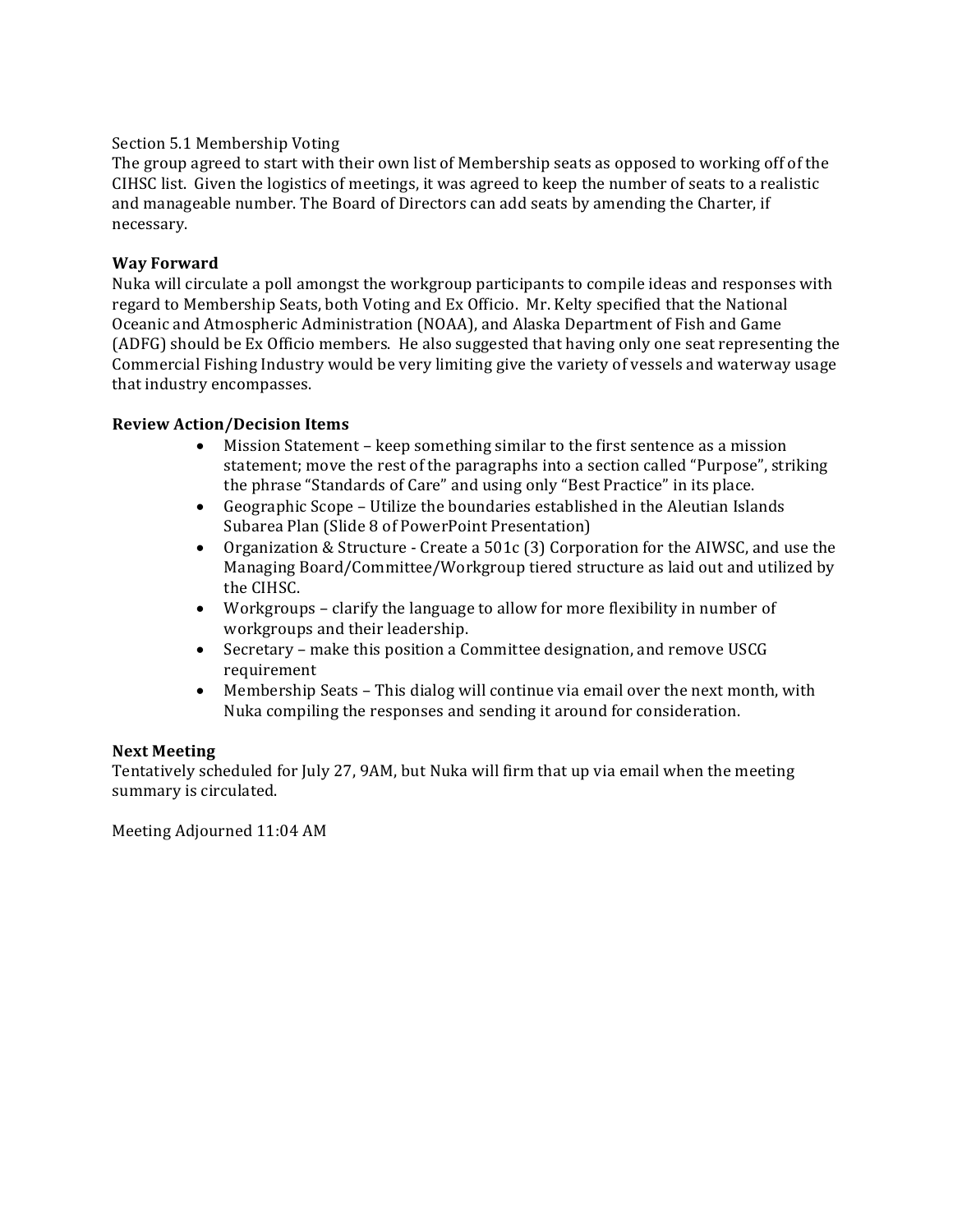# VOTING MEMBERS....

## **Marine Vessel Operations**

- Important!
- 2+ commercial fishing reps?
- Suggestions:
	- Deep draft (container, reefers, bulkers)
	- Liner service: Matson, APL, etc.
	- Tug/barge (both petroleum and containerized)
	- Fishing: at-sea processors, crabbers, trawlers, packers/salmon industry

## **Response Operations**

- Not sure
- Not necessary

### **Ports and Harbors**

- Not sure
- Nice but not vital as there's only 1 harbor authority
- Suggestions:
	- Port authority
	- Pilots
	- Terminal operators

### **Others**

- Uncertain some concern re: CIHSC experience
- Conservation group
- Alaska Native interest (Tribe or tribal org)
- Subsistence user
- Local gov't
- At-Large (at least 1)